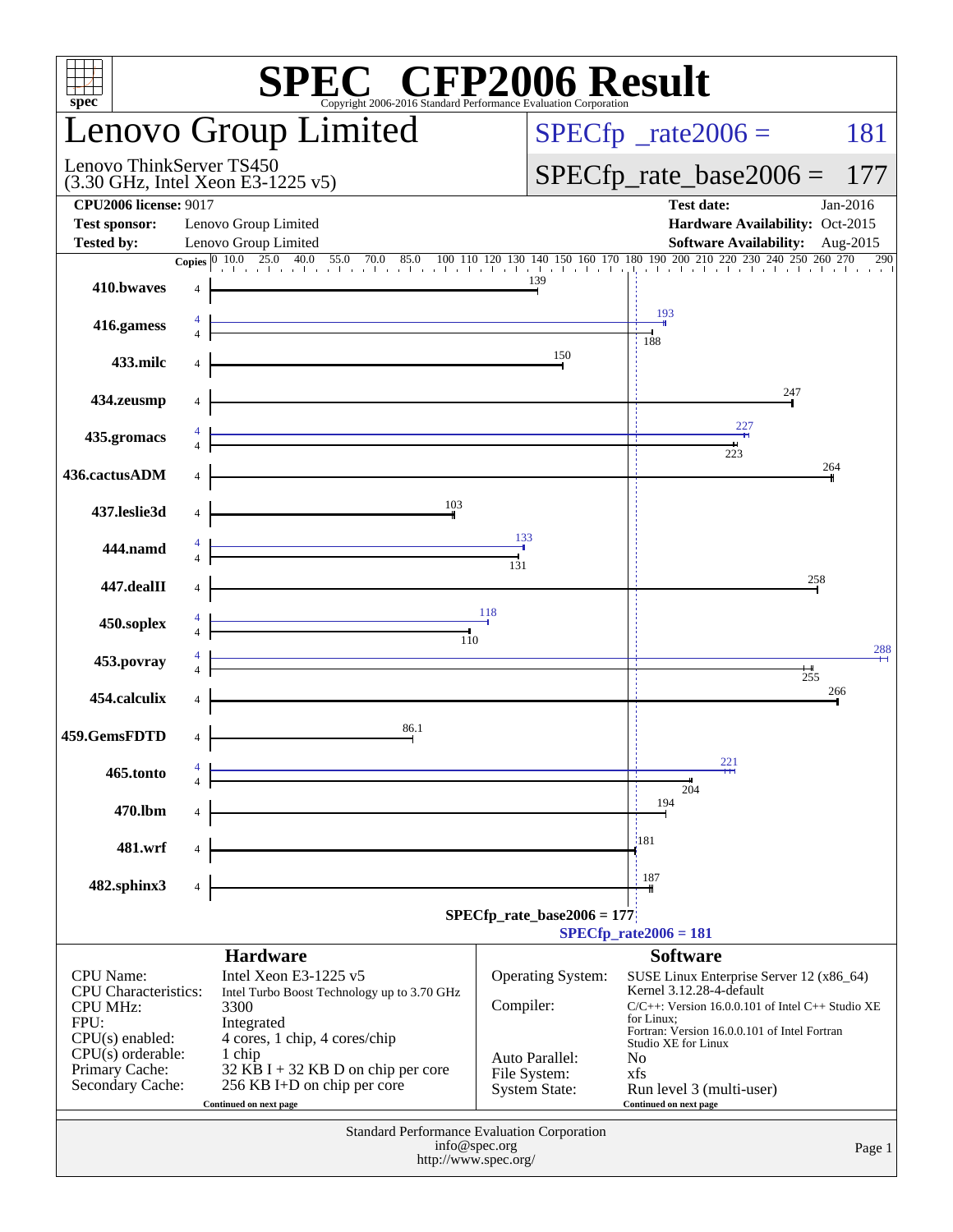

## enovo Group Limited

#### Lenovo ThinkServer TS450

(3.30 GHz, Intel Xeon E3-1225 v5)

 $SPECTp_rate2006 = 181$ 

### [SPECfp\\_rate\\_base2006 =](http://www.spec.org/auto/cpu2006/Docs/result-fields.html#SPECfpratebase2006) 177

**[CPU2006 license:](http://www.spec.org/auto/cpu2006/Docs/result-fields.html#CPU2006license)** 9017 **[Test date:](http://www.spec.org/auto/cpu2006/Docs/result-fields.html#Testdate)** Jan-2016

**[Test sponsor:](http://www.spec.org/auto/cpu2006/Docs/result-fields.html#Testsponsor)** Lenovo Group Limited **[Hardware Availability:](http://www.spec.org/auto/cpu2006/Docs/result-fields.html#HardwareAvailability)** Oct-2015

**[Tested by:](http://www.spec.org/auto/cpu2006/Docs/result-fields.html#Testedby)** Lenovo Group Limited **[Software Availability:](http://www.spec.org/auto/cpu2006/Docs/result-fields.html#SoftwareAvailability)** Aug-2015 [L3 Cache:](http://www.spec.org/auto/cpu2006/Docs/result-fields.html#L3Cache) 8 MB I+D on chip per chip<br>Other Cache: None [Other Cache:](http://www.spec.org/auto/cpu2006/Docs/result-fields.html#OtherCache) [Memory:](http://www.spec.org/auto/cpu2006/Docs/result-fields.html#Memory) 32 GB (4 x 8 GB 2Rx8 PC4-2133P-U) [Disk Subsystem:](http://www.spec.org/auto/cpu2006/Docs/result-fields.html#DiskSubsystem) 1 x 800 GB SATA SSD [Other Hardware:](http://www.spec.org/auto/cpu2006/Docs/result-fields.html#OtherHardware) None

| <b>Base Pointers:</b><br>Peak Pointers: | $32/64$ -bit<br>$32/64$ -bit |
|-----------------------------------------|------------------------------|
| Other Software:                         | None                         |

32/64-bit

| <b>Results Table</b> |                |         |       |                                                                                                          |       |                |              |                          |                |              |                |              |                |              |
|----------------------|----------------|---------|-------|----------------------------------------------------------------------------------------------------------|-------|----------------|--------------|--------------------------|----------------|--------------|----------------|--------------|----------------|--------------|
|                      | <b>Base</b>    |         |       | <b>Peak</b>                                                                                              |       |                |              |                          |                |              |                |              |                |              |
| <b>Benchmark</b>     | <b>Copies</b>  | Seconds | Ratio | <b>Seconds</b>                                                                                           | Ratio | <b>Seconds</b> | <b>Ratio</b> | <b>Copies</b>            | <b>Seconds</b> | <b>Ratio</b> | <b>Seconds</b> | <b>Ratio</b> | <b>Seconds</b> | <b>Ratio</b> |
| 410.bwayes           |                | 391     | 139   | 391                                                                                                      | 139   | 391            | 139          | Δ                        | 391            | 139          | 391            | 139          | 391            | 139          |
| 416.gamess           | 4              | 417     | 188   | 417                                                                                                      | 188   | 417            | 188          | $\overline{4}$           | 407            | 192          | 405            | 193          | 405            | 193          |
| 433.milc             | 4              | 245     | 150   | 246                                                                                                      | 150   | 246            | 150          | $\overline{4}$           | 245            | 150          | 246            | 150          | 246            | 150          |
| 434.zeusmp           | 4              | 147     | 247   | 147                                                                                                      | 247   | 147            | 248          | 4                        | 147            | 247          | 147            | 247          | 147            | 248          |
| 435.gromacs          | 4              | 127     | 224   | 128                                                                                                      | 223   | 128            | 222          | $\overline{4}$           | 126            | 227          | 125            | 229          | 126            | 227          |
| 436.cactusADM        | $\overline{4}$ | 181     | 265   | 181                                                                                                      | 264   | 181            | 264          | $\overline{4}$           | 181            | 265          | 181            | 264          | 181            | 264          |
| 437.leslie3d         | 4              | 364     | 103   | 362                                                                                                      | 104   | 366            | 103          | 4                        | 364            | 103          | 362            | 104          | 366            | 103          |
| 444.namd             |                | 245     | 131   | 245                                                                                                      | 131   | 246            | 131          | $\overline{\mathcal{A}}$ | 241            | 133          | 241            | <u>133</u>   | 241            | 133          |
| 447.dealII           | 4              | 177     | 258   | 178                                                                                                      | 258   | 178            | 258          | $\overline{4}$           | 177            | 258          | 178            | 258          | 178            | 258          |
| $450$ .soplex        | 4              | 303     | 110   | 304                                                                                                      | 110   | 303            | 110          | $\overline{4}$           | 283            | 118          | 283            | 118          | 282            | 118          |
| 453.povray           | 4              | 84.4    | 252   | 83.4                                                                                                     | 255   | 83.1           | 256          | 4                        | 74.8           | 285          | 73.9           | 288          | 73.9           | 288          |
| 454.calculix         | 4              | 124     | 267   | 124                                                                                                      | 266   | 124            | 266          | $\overline{4}$           | 124            | 267          | 124            | 266          | 124            | 266          |
| 459.GemsFDTD         | 4              | 493     | 86.1  | 493                                                                                                      | 86.1  | 493            | 86.1         | $\overline{4}$           | 493            | 86.1         | 493            | 86.1         | 493            | 86.1         |
| 465.tonto            | 4              | 193     | 204   | 192                                                                                                      | 205   | 193            | 203          | $\overline{4}$           | 178            | 221          | 177            | 223          | 180            | 219          |
| 470.1bm              | 4              | 284     | 194   | 284                                                                                                      | 194   | 284            | 194          | $\overline{\mathcal{A}}$ | 284            | 194          | 284            | 194          | 284            | 194          |
| 481.wrf              | 4              | 247     | 181   | 247                                                                                                      | 181   | 248            | 180          | $\overline{4}$           | 247            | 181          | 247            | 181          | 248            | 180          |
| $482$ .sphinx $3$    | 4              | 415     | 188   | 418                                                                                                      | 187   | 416            | 187          | $\overline{4}$           | 415            | 188          | 418            | 187          | 416            | 187          |
|                      |                |         |       | Results appear in the order in which they were run. Bold underlined text indicates a median measurement. |       |                |              |                          |                |              |                |              |                |              |

### **[Submit Notes](http://www.spec.org/auto/cpu2006/Docs/result-fields.html#SubmitNotes)**

 The taskset mechanism was used to bind copies to processors. The config file option 'submit' was used to generate taskset commands to bind each copy to a specific processor. For details, please see the config file.

### **[Operating System Notes](http://www.spec.org/auto/cpu2006/Docs/result-fields.html#OperatingSystemNotes)**

 Stack size set to unlimited using "ulimit -s unlimited" Transparent Huge Pages enabled with: echo always > /sys/kernel/mm/transparent\_hugepage/enabled Filesystem page cache cleared with: echo 1 > /proc/sys/vm/drop\_caches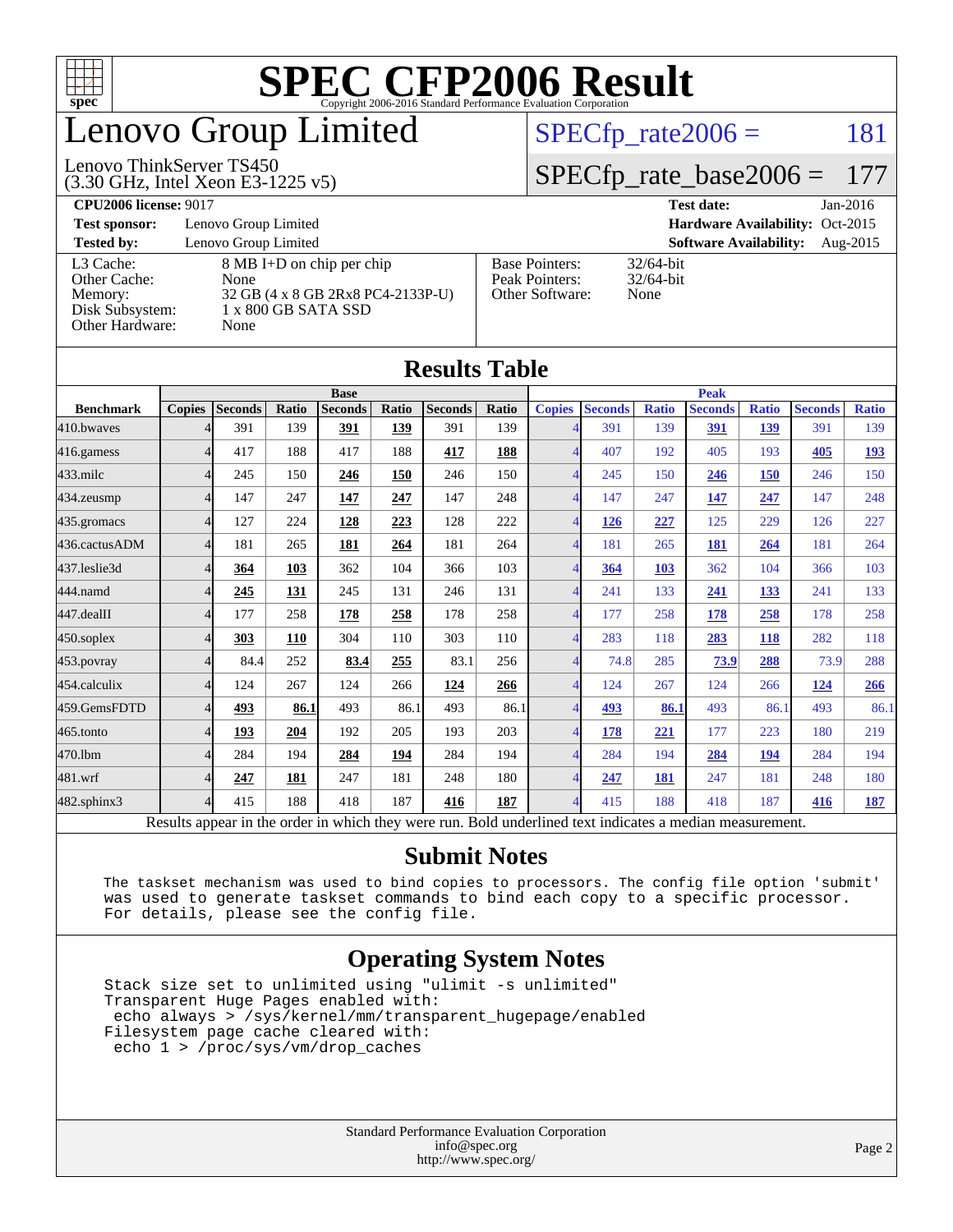

### enovo Group Limited

 $SPECTp\_rate2006 = 181$ 

(3.30 GHz, Intel Xeon E3-1225 v5) Lenovo ThinkServer TS450

[SPECfp\\_rate\\_base2006 =](http://www.spec.org/auto/cpu2006/Docs/result-fields.html#SPECfpratebase2006) 177

**[Test sponsor:](http://www.spec.org/auto/cpu2006/Docs/result-fields.html#Testsponsor)** Lenovo Group Limited **[Hardware Availability:](http://www.spec.org/auto/cpu2006/Docs/result-fields.html#HardwareAvailability)** Oct-2015

**[CPU2006 license:](http://www.spec.org/auto/cpu2006/Docs/result-fields.html#CPU2006license)** 9017 **[Test date:](http://www.spec.org/auto/cpu2006/Docs/result-fields.html#Testdate)** Jan-2016 **[Tested by:](http://www.spec.org/auto/cpu2006/Docs/result-fields.html#Testedby)** Lenovo Group Limited **[Software Availability:](http://www.spec.org/auto/cpu2006/Docs/result-fields.html#SoftwareAvailability)** Aug-2015

#### **[Platform Notes](http://www.spec.org/auto/cpu2006/Docs/result-fields.html#PlatformNotes)**

Standard Performance Evaluation Corporation [info@spec.org](mailto:info@spec.org) BIOS Configuration: EIST Support set to Enabled C1E Support set to Enabled C State Support set to Enabled Turbo Mode set to Enable Sysinfo program /home/cpu2006-1.2-ic16.0/config/sysinfo.rev6914 \$Rev: 6914 \$ \$Date:: 2014-06-25 #\$ e3fbb8667b5a285932ceab81e28219e1 running on TS450-SLE12 Tue Jan 5 16:50:39 2016 This section contains SUT (System Under Test) info as seen by some common utilities. To remove or add to this section, see: <http://www.spec.org/cpu2006/Docs/config.html#sysinfo> From /proc/cpuinfo model name : Intel(R) Xeon(R) CPU E3-1225 v5 @ 3.30GHz 1 "physical id"s (chips) 4 "processors" cores, siblings (Caution: counting these is hw and system dependent. The following excerpts from /proc/cpuinfo might not be reliable. Use with caution.) cpu cores : 4 siblings : 4 physical 0: cores 0 1 2 3 cache size : 8192 KB From /proc/meminfo MemTotal: 32933544 kB HugePages\_Total: 0<br>Hugepagesize: 2048 kB Hugepagesize: From /etc/\*release\* /etc/\*version\* SuSE-release: SUSE Linux Enterprise Server 12 (x86\_64) VERSION = 12 PATCHLEVEL = 0 # This file is deprecated and will be removed in a future service pack or release. # Please check /etc/os-release for details about this release. os-release: NAME="SLES" VERSION="12" VERSION\_ID="12" PRETTY\_NAME="SUSE Linux Enterprise Server 12" ID="sles" ANSI\_COLOR="0;32" CPE\_NAME="cpe:/o:suse:sles:12" uname -a: Linux TS450-SLE12 3.12.28-4-default #1 SMP Thu Sep 25 17:02:34 UTC 2014 (9879bd4) x86\_64 x86\_64 x86\_64 GNU/Linux run-level 3 Jan 4 13:17 Continued on next page

<http://www.spec.org/>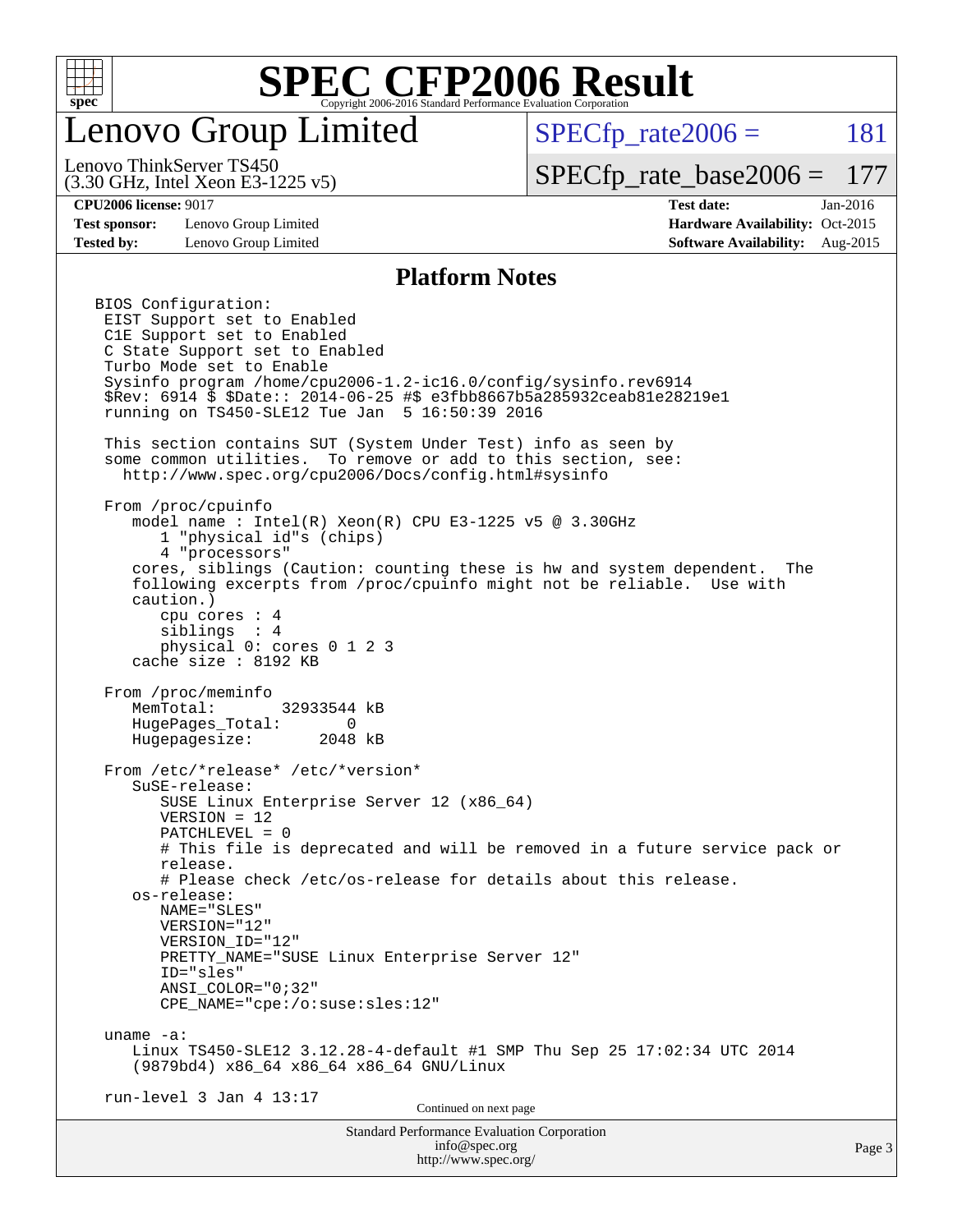

Lenovo Group Limited

 $SPECTp_rate2006 = 181$ 

[SPECfp\\_rate\\_base2006 =](http://www.spec.org/auto/cpu2006/Docs/result-fields.html#SPECfpratebase2006) 177

**[Test sponsor:](http://www.spec.org/auto/cpu2006/Docs/result-fields.html#Testsponsor)** Lenovo Group Limited **[Hardware Availability:](http://www.spec.org/auto/cpu2006/Docs/result-fields.html#HardwareAvailability)** Oct-2015

(3.30 GHz, Intel Xeon E3-1225 v5)

Lenovo ThinkServer TS450

**[CPU2006 license:](http://www.spec.org/auto/cpu2006/Docs/result-fields.html#CPU2006license)** 9017 **[Test date:](http://www.spec.org/auto/cpu2006/Docs/result-fields.html#Testdate)** Jan-2016 **[Tested by:](http://www.spec.org/auto/cpu2006/Docs/result-fields.html#Testedby)** Lenovo Group Limited **[Software Availability:](http://www.spec.org/auto/cpu2006/Docs/result-fields.html#SoftwareAvailability)** Aug-2015

### **[Platform Notes \(Continued\)](http://www.spec.org/auto/cpu2006/Docs/result-fields.html#PlatformNotes)**

 SPEC is set to: /home/cpu2006-1.2-ic16.0 Filesystem Type Size Used Avail Use% Mounted on /dev/sda3 xfs 600G 7.6G 593G 2% /home Additional information from dmidecode:

 Warning: Use caution when you interpret this section. The 'dmidecode' program reads system data which is "intended to allow hardware to be accurately determined", but the intent may not be met, as there are frequent changes to hardware, firmware, and the "DMTF SMBIOS" standard.

 BIOS LENOVO FWKT32A 12/25/2015 Memory: 4x Samsung M378A1G43DB0-CPB 8 GB 2 rank 2133 MHz

(End of data from sysinfo program)

### **[General Notes](http://www.spec.org/auto/cpu2006/Docs/result-fields.html#GeneralNotes)**

Environment variables set by runspec before the start of the run: LD\_LIBRARY\_PATH = "/home/cpu2006-1.2-ic16.0/libs/32:/home/cpu2006-1.2-ic16.0/libs/64:/home/cpu2006-1.2-ic16.0/sh"

 Binaries compiled on a system with 1x Intel Core i5-4670K CPU + 32GB memory using RedHat EL 7.1 Transparent Huge Pages enabled with: echo always > /sys/kernel/mm/transparent\_hugepage/enabled

### **[Base Compiler Invocation](http://www.spec.org/auto/cpu2006/Docs/result-fields.html#BaseCompilerInvocation)**

[C benchmarks](http://www.spec.org/auto/cpu2006/Docs/result-fields.html#Cbenchmarks):  $\text{icc}$  -m64

[C++ benchmarks:](http://www.spec.org/auto/cpu2006/Docs/result-fields.html#CXXbenchmarks) [icpc -m64](http://www.spec.org/cpu2006/results/res2016q1/cpu2006-20160125-38907.flags.html#user_CXXbase_intel_icpc_64bit_bedb90c1146cab66620883ef4f41a67e)

[Fortran benchmarks](http://www.spec.org/auto/cpu2006/Docs/result-fields.html#Fortranbenchmarks): [ifort -m64](http://www.spec.org/cpu2006/results/res2016q1/cpu2006-20160125-38907.flags.html#user_FCbase_intel_ifort_64bit_ee9d0fb25645d0210d97eb0527dcc06e)

[Benchmarks using both Fortran and C](http://www.spec.org/auto/cpu2006/Docs/result-fields.html#BenchmarksusingbothFortranandC): [icc -m64](http://www.spec.org/cpu2006/results/res2016q1/cpu2006-20160125-38907.flags.html#user_CC_FCbase_intel_icc_64bit_0b7121f5ab7cfabee23d88897260401c) [ifort -m64](http://www.spec.org/cpu2006/results/res2016q1/cpu2006-20160125-38907.flags.html#user_CC_FCbase_intel_ifort_64bit_ee9d0fb25645d0210d97eb0527dcc06e)

### **[Base Portability Flags](http://www.spec.org/auto/cpu2006/Docs/result-fields.html#BasePortabilityFlags)**

 410.bwaves: [-DSPEC\\_CPU\\_LP64](http://www.spec.org/cpu2006/results/res2016q1/cpu2006-20160125-38907.flags.html#suite_basePORTABILITY410_bwaves_DSPEC_CPU_LP64) 416.gamess: [-DSPEC\\_CPU\\_LP64](http://www.spec.org/cpu2006/results/res2016q1/cpu2006-20160125-38907.flags.html#suite_basePORTABILITY416_gamess_DSPEC_CPU_LP64) 433.milc: [-DSPEC\\_CPU\\_LP64](http://www.spec.org/cpu2006/results/res2016q1/cpu2006-20160125-38907.flags.html#suite_basePORTABILITY433_milc_DSPEC_CPU_LP64)

Continued on next page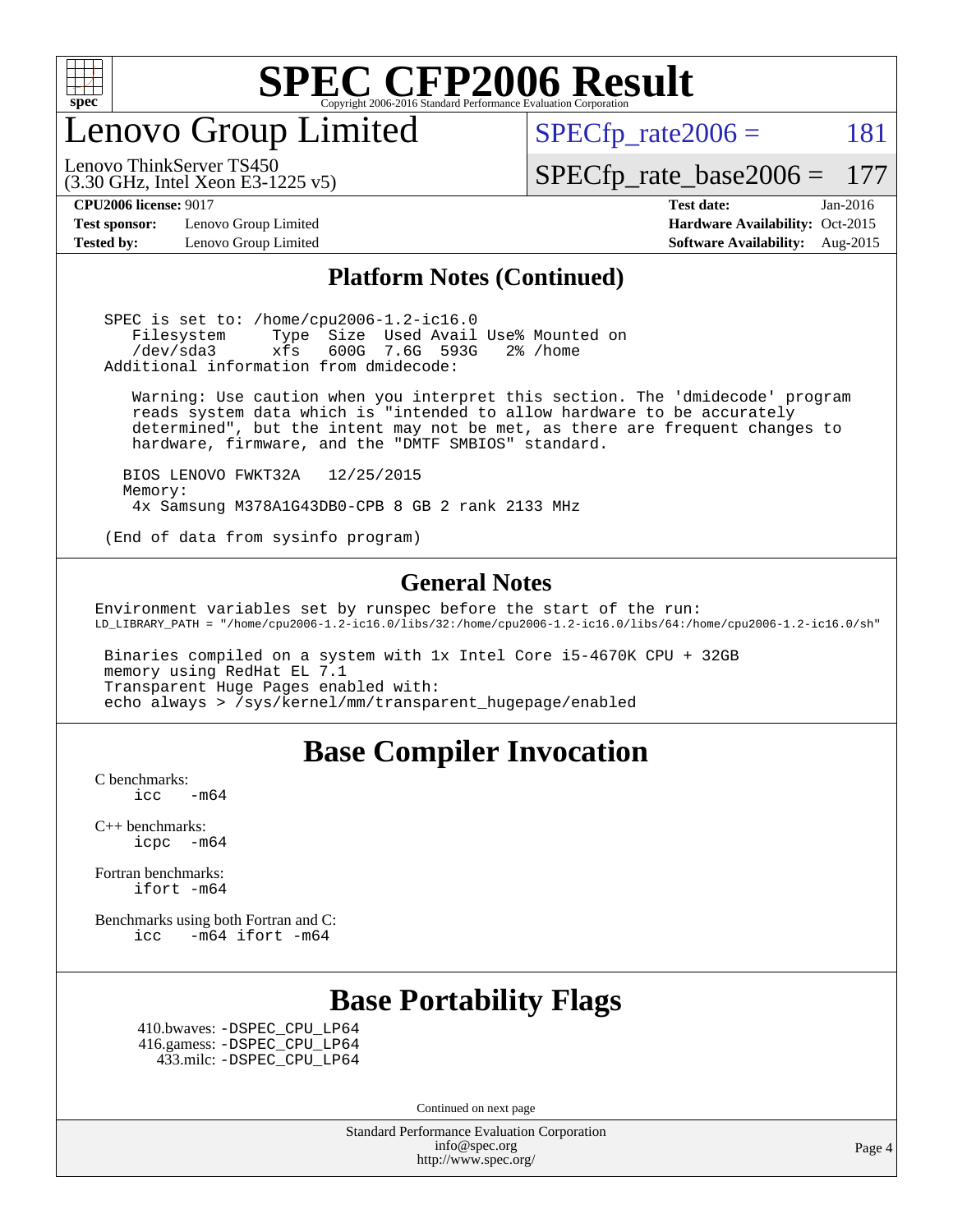

enovo Group Limited

 $SPECTp_rate2006 = 181$ 

(3.30 GHz, Intel Xeon E3-1225 v5) Lenovo ThinkServer TS450

[SPECfp\\_rate\\_base2006 =](http://www.spec.org/auto/cpu2006/Docs/result-fields.html#SPECfpratebase2006) 177

**[Test sponsor:](http://www.spec.org/auto/cpu2006/Docs/result-fields.html#Testsponsor)** Lenovo Group Limited **[Hardware Availability:](http://www.spec.org/auto/cpu2006/Docs/result-fields.html#HardwareAvailability)** Oct-2015

**[CPU2006 license:](http://www.spec.org/auto/cpu2006/Docs/result-fields.html#CPU2006license)** 9017 **[Test date:](http://www.spec.org/auto/cpu2006/Docs/result-fields.html#Testdate)** Jan-2016 **[Tested by:](http://www.spec.org/auto/cpu2006/Docs/result-fields.html#Testedby)** Lenovo Group Limited **[Software Availability:](http://www.spec.org/auto/cpu2006/Docs/result-fields.html#SoftwareAvailability)** Aug-2015

### **[Base Portability Flags \(Continued\)](http://www.spec.org/auto/cpu2006/Docs/result-fields.html#BasePortabilityFlags)**

| 434.zeusmp: - DSPEC_CPU_LP64               |                                                                |
|--------------------------------------------|----------------------------------------------------------------|
| 435.gromacs: -DSPEC_CPU_LP64 -nofor_main   |                                                                |
| 436.cactusADM: -DSPEC CPU LP64 -nofor main |                                                                |
| 437.leslie3d: -DSPEC CPU LP64              |                                                                |
| 444.namd: -DSPEC CPU LP64                  |                                                                |
| 447.dealII: -DSPEC CPU LP64                |                                                                |
| 450.soplex: -DSPEC_CPU_LP64                |                                                                |
| 453.povray: -DSPEC_CPU_LP64                |                                                                |
| 454.calculix: -DSPEC CPU LP64 -nofor main  |                                                                |
| 459. GemsFDTD: - DSPEC CPU LP64            |                                                                |
| 465.tonto: - DSPEC CPU LP64                |                                                                |
| 470.1bm: - DSPEC CPU LP64                  |                                                                |
|                                            | 481.wrf: -DSPEC_CPU_LP64 -DSPEC_CPU_CASE_FLAG -DSPEC_CPU_LINUX |
| 482.sphinx3: -DSPEC_CPU_LP64               |                                                                |

### **[Base Optimization Flags](http://www.spec.org/auto/cpu2006/Docs/result-fields.html#BaseOptimizationFlags)**

[C benchmarks](http://www.spec.org/auto/cpu2006/Docs/result-fields.html#Cbenchmarks):

[-xCORE-AVX2](http://www.spec.org/cpu2006/results/res2016q1/cpu2006-20160125-38907.flags.html#user_CCbase_f-xAVX2_5f5fc0cbe2c9f62c816d3e45806c70d7) [-ipo](http://www.spec.org/cpu2006/results/res2016q1/cpu2006-20160125-38907.flags.html#user_CCbase_f-ipo) [-O3](http://www.spec.org/cpu2006/results/res2016q1/cpu2006-20160125-38907.flags.html#user_CCbase_f-O3) [-no-prec-div](http://www.spec.org/cpu2006/results/res2016q1/cpu2006-20160125-38907.flags.html#user_CCbase_f-no-prec-div) [-opt-prefetch](http://www.spec.org/cpu2006/results/res2016q1/cpu2006-20160125-38907.flags.html#user_CCbase_f-opt-prefetch) [-auto-p32](http://www.spec.org/cpu2006/results/res2016q1/cpu2006-20160125-38907.flags.html#user_CCbase_f-auto-p32) [-ansi-alias](http://www.spec.org/cpu2006/results/res2016q1/cpu2006-20160125-38907.flags.html#user_CCbase_f-ansi-alias) [-opt-mem-layout-trans=3](http://www.spec.org/cpu2006/results/res2016q1/cpu2006-20160125-38907.flags.html#user_CCbase_f-opt-mem-layout-trans_a7b82ad4bd7abf52556d4961a2ae94d5)

[C++ benchmarks:](http://www.spec.org/auto/cpu2006/Docs/result-fields.html#CXXbenchmarks)

[-xCORE-AVX2](http://www.spec.org/cpu2006/results/res2016q1/cpu2006-20160125-38907.flags.html#user_CXXbase_f-xAVX2_5f5fc0cbe2c9f62c816d3e45806c70d7) [-ipo](http://www.spec.org/cpu2006/results/res2016q1/cpu2006-20160125-38907.flags.html#user_CXXbase_f-ipo) [-O3](http://www.spec.org/cpu2006/results/res2016q1/cpu2006-20160125-38907.flags.html#user_CXXbase_f-O3) [-no-prec-div](http://www.spec.org/cpu2006/results/res2016q1/cpu2006-20160125-38907.flags.html#user_CXXbase_f-no-prec-div) [-opt-prefetch](http://www.spec.org/cpu2006/results/res2016q1/cpu2006-20160125-38907.flags.html#user_CXXbase_f-opt-prefetch) [-auto-p32](http://www.spec.org/cpu2006/results/res2016q1/cpu2006-20160125-38907.flags.html#user_CXXbase_f-auto-p32) [-ansi-alias](http://www.spec.org/cpu2006/results/res2016q1/cpu2006-20160125-38907.flags.html#user_CXXbase_f-ansi-alias) [-opt-mem-layout-trans=3](http://www.spec.org/cpu2006/results/res2016q1/cpu2006-20160125-38907.flags.html#user_CXXbase_f-opt-mem-layout-trans_a7b82ad4bd7abf52556d4961a2ae94d5)

#### [Fortran benchmarks](http://www.spec.org/auto/cpu2006/Docs/result-fields.html#Fortranbenchmarks):

[-xCORE-AVX2](http://www.spec.org/cpu2006/results/res2016q1/cpu2006-20160125-38907.flags.html#user_FCbase_f-xAVX2_5f5fc0cbe2c9f62c816d3e45806c70d7) [-ipo](http://www.spec.org/cpu2006/results/res2016q1/cpu2006-20160125-38907.flags.html#user_FCbase_f-ipo) [-O3](http://www.spec.org/cpu2006/results/res2016q1/cpu2006-20160125-38907.flags.html#user_FCbase_f-O3) [-no-prec-div](http://www.spec.org/cpu2006/results/res2016q1/cpu2006-20160125-38907.flags.html#user_FCbase_f-no-prec-div) [-opt-prefetch](http://www.spec.org/cpu2006/results/res2016q1/cpu2006-20160125-38907.flags.html#user_FCbase_f-opt-prefetch)

[Benchmarks using both Fortran and C](http://www.spec.org/auto/cpu2006/Docs/result-fields.html#BenchmarksusingbothFortranandC):

[-xCORE-AVX2](http://www.spec.org/cpu2006/results/res2016q1/cpu2006-20160125-38907.flags.html#user_CC_FCbase_f-xAVX2_5f5fc0cbe2c9f62c816d3e45806c70d7) [-ipo](http://www.spec.org/cpu2006/results/res2016q1/cpu2006-20160125-38907.flags.html#user_CC_FCbase_f-ipo) [-O3](http://www.spec.org/cpu2006/results/res2016q1/cpu2006-20160125-38907.flags.html#user_CC_FCbase_f-O3) [-no-prec-div](http://www.spec.org/cpu2006/results/res2016q1/cpu2006-20160125-38907.flags.html#user_CC_FCbase_f-no-prec-div) [-opt-prefetch](http://www.spec.org/cpu2006/results/res2016q1/cpu2006-20160125-38907.flags.html#user_CC_FCbase_f-opt-prefetch) [-auto-p32](http://www.spec.org/cpu2006/results/res2016q1/cpu2006-20160125-38907.flags.html#user_CC_FCbase_f-auto-p32) [-ansi-alias](http://www.spec.org/cpu2006/results/res2016q1/cpu2006-20160125-38907.flags.html#user_CC_FCbase_f-ansi-alias) [-opt-mem-layout-trans=3](http://www.spec.org/cpu2006/results/res2016q1/cpu2006-20160125-38907.flags.html#user_CC_FCbase_f-opt-mem-layout-trans_a7b82ad4bd7abf52556d4961a2ae94d5)

### **[Peak Compiler Invocation](http://www.spec.org/auto/cpu2006/Docs/result-fields.html#PeakCompilerInvocation)**

#### [C benchmarks](http://www.spec.org/auto/cpu2006/Docs/result-fields.html#Cbenchmarks):

 $\frac{1}{2}$ cc  $-\text{m64}$ 

[C++ benchmarks \(except as noted below\):](http://www.spec.org/auto/cpu2006/Docs/result-fields.html#CXXbenchmarksexceptasnotedbelow) [icpc -m64](http://www.spec.org/cpu2006/results/res2016q1/cpu2006-20160125-38907.flags.html#user_CXXpeak_intel_icpc_64bit_bedb90c1146cab66620883ef4f41a67e)

450.soplex: [icpc -m32 -L/opt/intel/compilers\\_and\\_libraries\\_2016/linux/compiler/lib/ia32\\_lin](http://www.spec.org/cpu2006/results/res2016q1/cpu2006-20160125-38907.flags.html#user_peakCXXLD450_soplex_intel_icpc_b4f50a394bdb4597aa5879c16bc3f5c5)

#### [Fortran benchmarks](http://www.spec.org/auto/cpu2006/Docs/result-fields.html#Fortranbenchmarks): [ifort -m64](http://www.spec.org/cpu2006/results/res2016q1/cpu2006-20160125-38907.flags.html#user_FCpeak_intel_ifort_64bit_ee9d0fb25645d0210d97eb0527dcc06e)

Continued on next page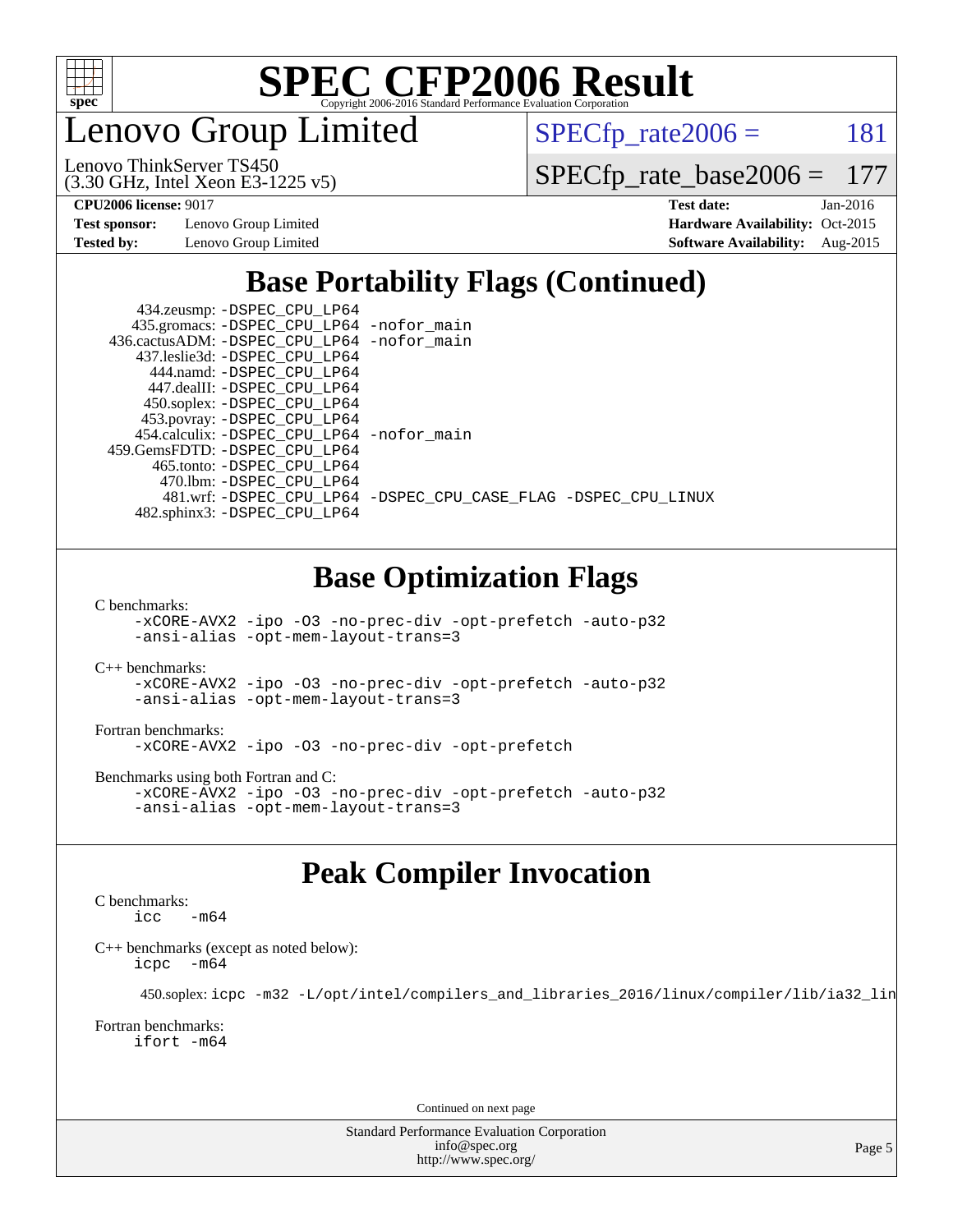

### enovo Group Limited

 $SPECTp_rate2006 = 181$ 

(3.30 GHz, Intel Xeon E3-1225 v5) Lenovo ThinkServer TS450

[SPECfp\\_rate\\_base2006 =](http://www.spec.org/auto/cpu2006/Docs/result-fields.html#SPECfpratebase2006) 177

**[Test sponsor:](http://www.spec.org/auto/cpu2006/Docs/result-fields.html#Testsponsor)** Lenovo Group Limited **[Hardware Availability:](http://www.spec.org/auto/cpu2006/Docs/result-fields.html#HardwareAvailability)** Oct-2015

**[CPU2006 license:](http://www.spec.org/auto/cpu2006/Docs/result-fields.html#CPU2006license)** 9017 **[Test date:](http://www.spec.org/auto/cpu2006/Docs/result-fields.html#Testdate)** Jan-2016 **[Tested by:](http://www.spec.org/auto/cpu2006/Docs/result-fields.html#Testedby)** Lenovo Group Limited **[Software Availability:](http://www.spec.org/auto/cpu2006/Docs/result-fields.html#SoftwareAvailability)** Aug-2015

### **[Peak Compiler Invocation \(Continued\)](http://www.spec.org/auto/cpu2006/Docs/result-fields.html#PeakCompilerInvocation)**

[Benchmarks using both Fortran and C](http://www.spec.org/auto/cpu2006/Docs/result-fields.html#BenchmarksusingbothFortranandC): [icc -m64](http://www.spec.org/cpu2006/results/res2016q1/cpu2006-20160125-38907.flags.html#user_CC_FCpeak_intel_icc_64bit_0b7121f5ab7cfabee23d88897260401c) [ifort -m64](http://www.spec.org/cpu2006/results/res2016q1/cpu2006-20160125-38907.flags.html#user_CC_FCpeak_intel_ifort_64bit_ee9d0fb25645d0210d97eb0527dcc06e)

### **[Peak Portability Flags](http://www.spec.org/auto/cpu2006/Docs/result-fields.html#PeakPortabilityFlags)**

| 410.bwaves: -DSPEC CPU LP64                |                                                                |
|--------------------------------------------|----------------------------------------------------------------|
| 416.gamess: -DSPEC_CPU_LP64                |                                                                |
| 433.milc: -DSPEC CPU LP64                  |                                                                |
| 434.zeusmp: -DSPEC_CPU_LP64                |                                                                |
| 435.gromacs: -DSPEC_CPU_LP64 -nofor_main   |                                                                |
| 436.cactusADM: -DSPEC CPU LP64 -nofor main |                                                                |
| 437.leslie3d: -DSPEC CPU LP64              |                                                                |
| 444.namd: - DSPEC_CPU LP64                 |                                                                |
| 447.dealII: -DSPEC CPU LP64                |                                                                |
| 450.soplex: -D_FILE_OFFSET_BITS=64         |                                                                |
| 453.povray: -DSPEC_CPU_LP64                |                                                                |
| 454.calculix: -DSPEC_CPU_LP64 -nofor_main  |                                                                |
| 459.GemsFDTD: -DSPEC CPU LP64              |                                                                |
| 465.tonto: -DSPEC CPU LP64                 |                                                                |
| 470.1bm: - DSPEC CPU LP64                  |                                                                |
|                                            | 481.wrf: -DSPEC CPU LP64 -DSPEC CPU CASE FLAG -DSPEC CPU LINUX |
| 482.sphinx3: -DSPEC CPU LP64               |                                                                |
|                                            |                                                                |

### **[Peak Optimization Flags](http://www.spec.org/auto/cpu2006/Docs/result-fields.html#PeakOptimizationFlags)**

```
C benchmarks:
```

```
 433.milc: basepeak = yes
470.lbm: basepeak = yes
```
482.sphinx3: basepeak = yes

```
C++ benchmarks:
```

```
 444.namd: -xCORE-AVX2(pass 2) -prof-gen:threadsafe(pass 1)
         -i\text{po}(pass 2) -\overline{O}3(pass 2)-no-prec-div(pass 2)
         -par-num-threads=1(pass 1) -opt-mem-layout-trans=3(pass 2)
         -prof-use(pass 2) -fno-alias -auto-ilp32
```

```
 447.dealII: basepeak = yes
```

```
 450.soplex: -xCORE-AVX2(pass 2) -prof-gen:threadsafe(pass 1)
         -ipo(pass 2) -O3(pass 2) -no-prec-div(pass 2)
         -par-num-threads=1(pass 1) -opt-mem-layout-trans=3(pass 2)
         -prof-use(pass 2) -opt-malloc-options=3
```
Continued on next page

```
Standard Performance Evaluation Corporation
              info@spec.org
           http://www.spec.org/
```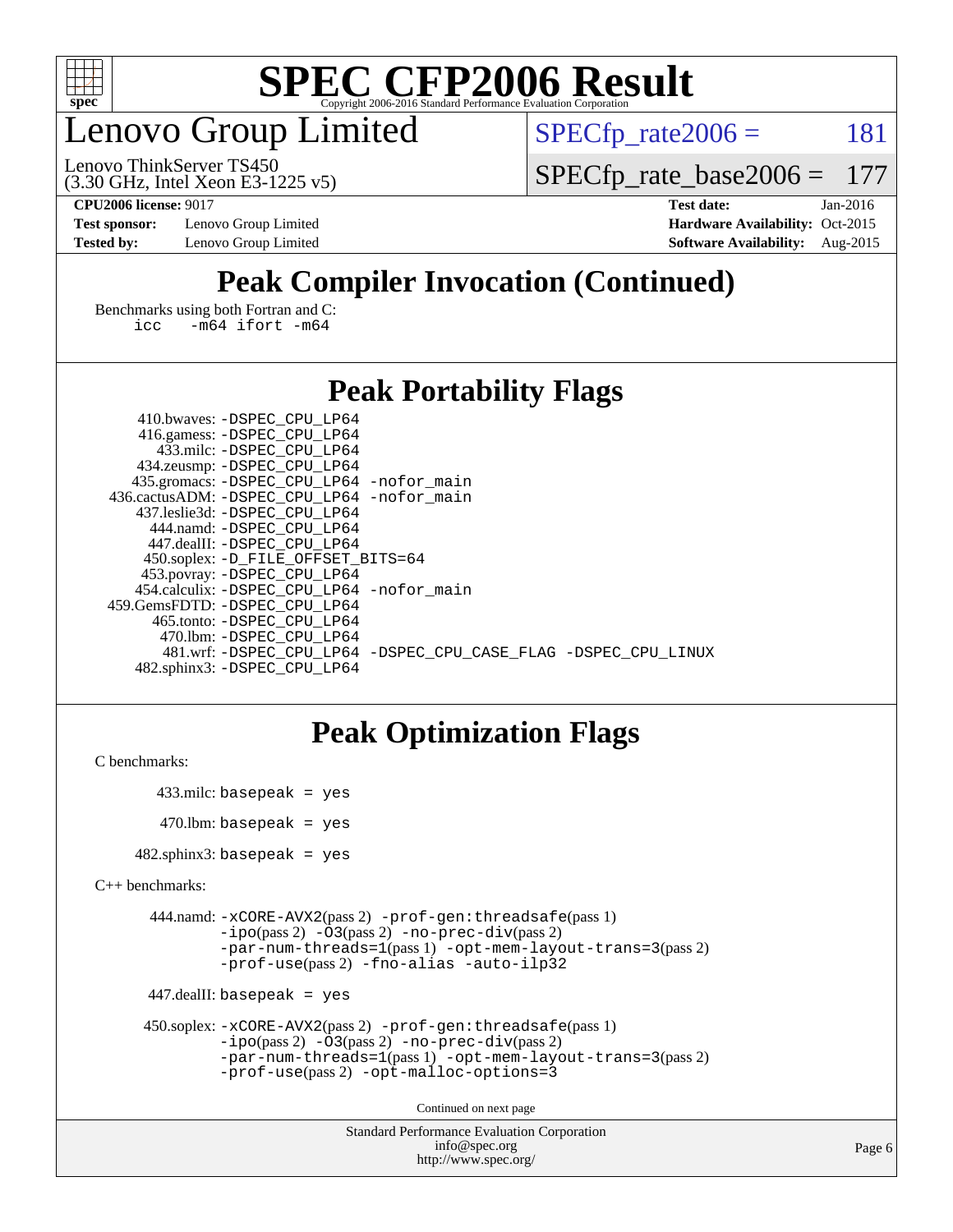

enovo Group Limited

 $SPECTp_rate2006 = 181$ 

(3.30 GHz, Intel Xeon E3-1225 v5) Lenovo ThinkServer TS450

[SPECfp\\_rate\\_base2006 =](http://www.spec.org/auto/cpu2006/Docs/result-fields.html#SPECfpratebase2006) 177

**[Test sponsor:](http://www.spec.org/auto/cpu2006/Docs/result-fields.html#Testsponsor)** Lenovo Group Limited **[Hardware Availability:](http://www.spec.org/auto/cpu2006/Docs/result-fields.html#HardwareAvailability)** Oct-2015

**[CPU2006 license:](http://www.spec.org/auto/cpu2006/Docs/result-fields.html#CPU2006license)** 9017 **[Test date:](http://www.spec.org/auto/cpu2006/Docs/result-fields.html#Testdate)** Jan-2016 **[Tested by:](http://www.spec.org/auto/cpu2006/Docs/result-fields.html#Testedby)** Lenovo Group Limited **[Software Availability:](http://www.spec.org/auto/cpu2006/Docs/result-fields.html#SoftwareAvailability)** Aug-2015

### **[Peak Optimization Flags \(Continued\)](http://www.spec.org/auto/cpu2006/Docs/result-fields.html#PeakOptimizationFlags)**

```
 453.povray: -xCORE-AVX2(pass 2) -prof-gen:threadsafe(pass 1)
                   -i\text{po}(pass 2) -\overset{\sim}{O}3(pass 2)-no-prec-div(pass 2)
                   -par-num-threads=1(pass 1) -opt-mem-layout-trans=3(pass 2)
                   -prof-use(pass 2) -unroll4 -ansi-alias
   Fortran benchmarks: 
        410.bwaves: basepeak = yes 416.gamess: -xCORE-AVX2(pass 2) -prof-gen:threadsafe(pass 1)
                   -ipo(pass 2) -O3(pass 2) -no-prec-div(pass 2)
                   -par-num-threads=1(pass 1) -prof-use(pass 2) -unroll2
                   -inline-level=0 -scalar-rep-
         434.zeusmp: basepeak = yes
         437.leslie3d: basepeak = yes
     459.GemsFDTD: basepeak = yes
           465.tonto: -xCORE-AVX2(pass 2) -prof-gen:threadsafe(pass 1)
                   -i\text{po}(pass 2) -03(pass 2)-no-prec-div(pass 2)
                   -par-num-threads=1(pass 1) -prof-use(pass 2) -unroll4 -auto
                   -inline-calloc -opt-malloc-options=3
   Benchmarks using both Fortran and C: 
         435.gromacs: -xCORE-AVX2(pass 2) -prof-gen:threadsafe(pass 1)
                   -i\text{po}(pass 2) -\tilde{O}3(pass 2)-no-prec-div(pass 2)
                   -par-num-threads=1(pass 1) -opt-mem-layout-trans=3(pass 2)
                   -prof-use(pass 2) -opt-prefetch -auto-ilp32
    436.cactusADM:basepeak = yes454.calculix: basepeak = yes
            481 \text{.m}: basepeak = yes
                         The flags files that were used to format this result can be browsed at
http://www.spec.org/cpu2006/flags/Intel-ic16.0-official-linux64.html
http://www.spec.org/cpu2006/flags/Default-Platform-Flags.html
                             You can also download the XML flags sources by saving the following links:
http://www.spec.org/cpu2006/flags/Intel-ic16.0-official-linux64.xml
http://www.spec.org/cpu2006/flags/Default-Platform-Flags.xml
```